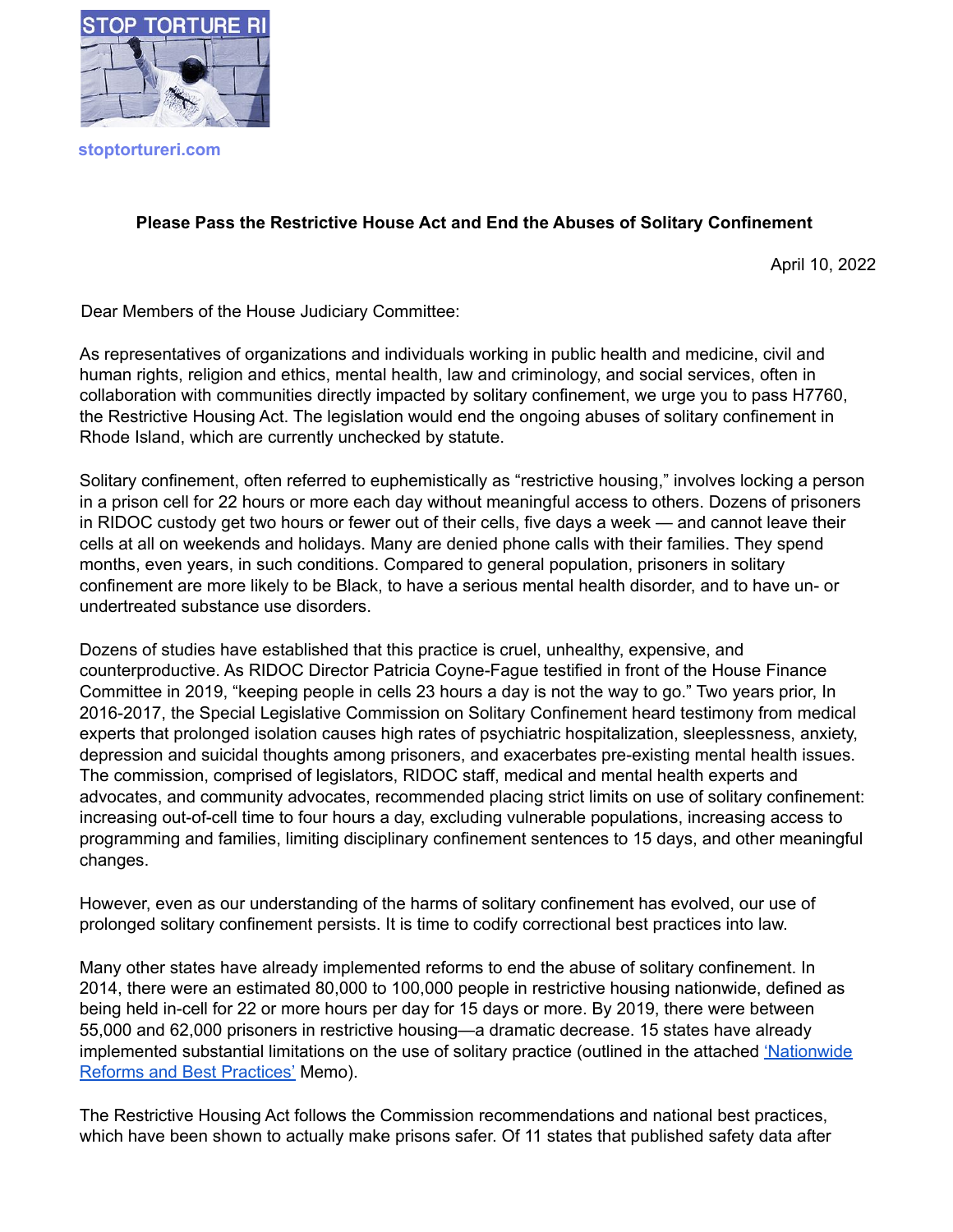reducing use of solitary confinement, 9 states saw decreased rates of violence and the other two saw no increase in violence. For example, after reducing its long-term solitary population from 1,500 to just over 100, with an average length of stay from 28 months to eight, the Colorado Department of Corrections reported no increase in assaults on staff by prisoners. Reductions in restrictive housing in Colorado allowed the closure of a 316-bed facility in 2012, saving almost \$15 million yearly in state taxpayer dollars. After reducing the solitary confinement population in the Red Onion State Prison, the Virginia Department of Corrections reported a 78% reduction in incident reports, a 91% decrease of inmate grievances, and an 86% reduction in informal complaints. Mississippi reduced its long-term solitary confinement population by 75% over 5 years, reduced rates of violence by nearly 70%, and reduced recidivism rates upon release, while saving \$6 million in taxpayer dollars.

This legislation would bring Rhode Island into compliance with national and international standards and best practices through common-sense reforms known to make prisons safer, keep people healthier, reduce recidivism, and save money by moving prisoners to less restrictive housing settings. It would require RIDOC to provide incarcerated people the tools and supports they need to transition into and succeed in general population. It would improve access to medical and mental health care, programming, and education, and allow for meaningful contact with family and loved ones. And it would require the use of alternative sanctions for non-violent infractions committed behind the walls.

Passing the Restrictive Housing Act will end the practice of long-term solitary confinement in Rhode Island and bring relief to hundreds of Rhode Islanders who experience, and sometimes spend years in, these harsh and harmful conditions.

Thank you for your leadership. We look forward to working with you to make this vision a reality. Sincerely,

We the undersigned,

## **Signed:**

Stop Torture RI Coalition Amos House Barrington Interfaith Partners Black and Pink Providence Black Lives Matter RI PAC Center for Health and Justice Transformation Direct Action for Rights and Equality's Behind the Walls Committee House of Hope CDC The Formerly Incarcerated Union Latino Policy Institute Mission and Justice Team, Barrington Congregational Church, UCC Never Again Action RI Office of the Mental Health Advocate of RI **OpenDoors** Prysm Reclaim RI Rhode Island ACLU Rhode Island Catholic Conference Rhode Island Center for Justice